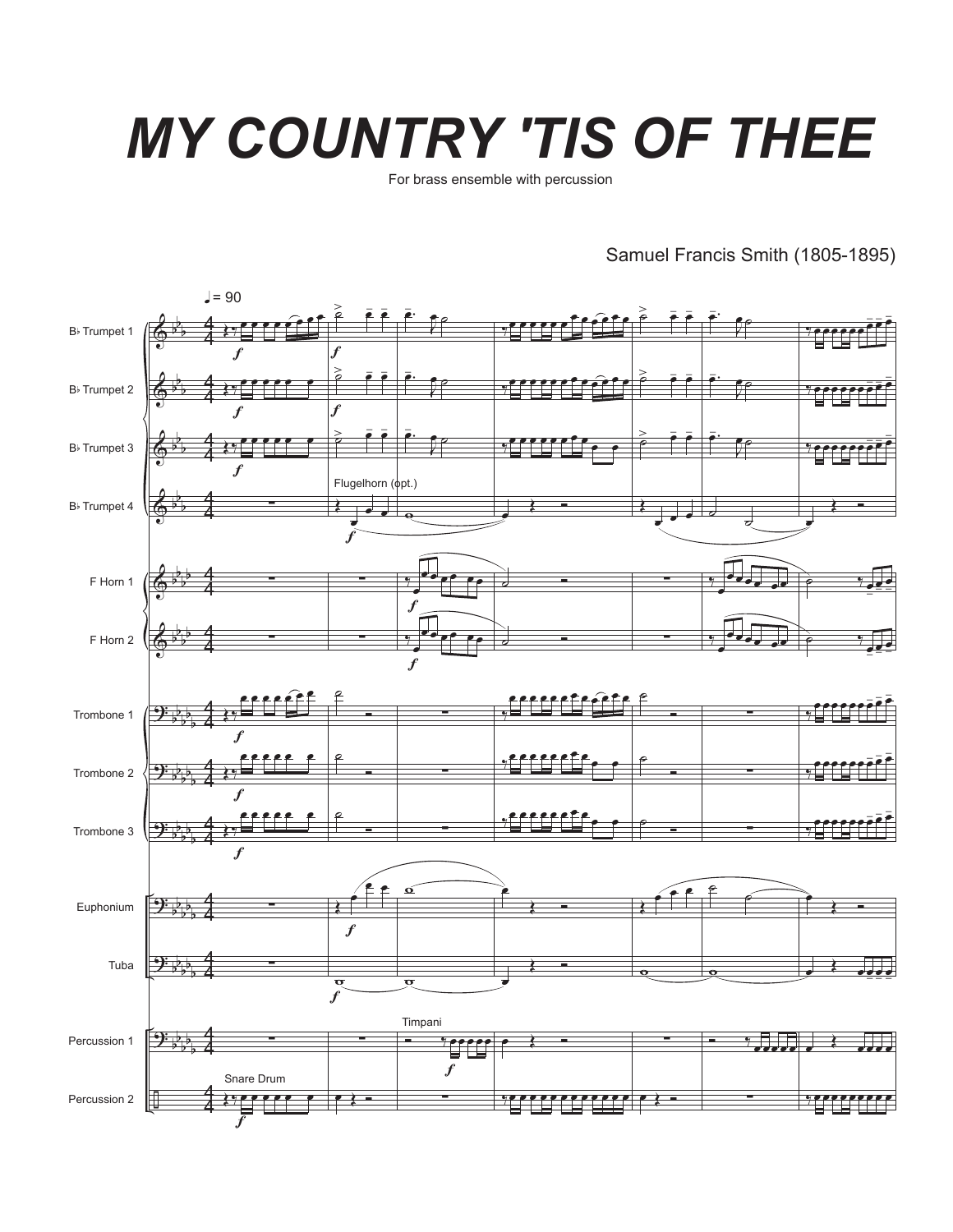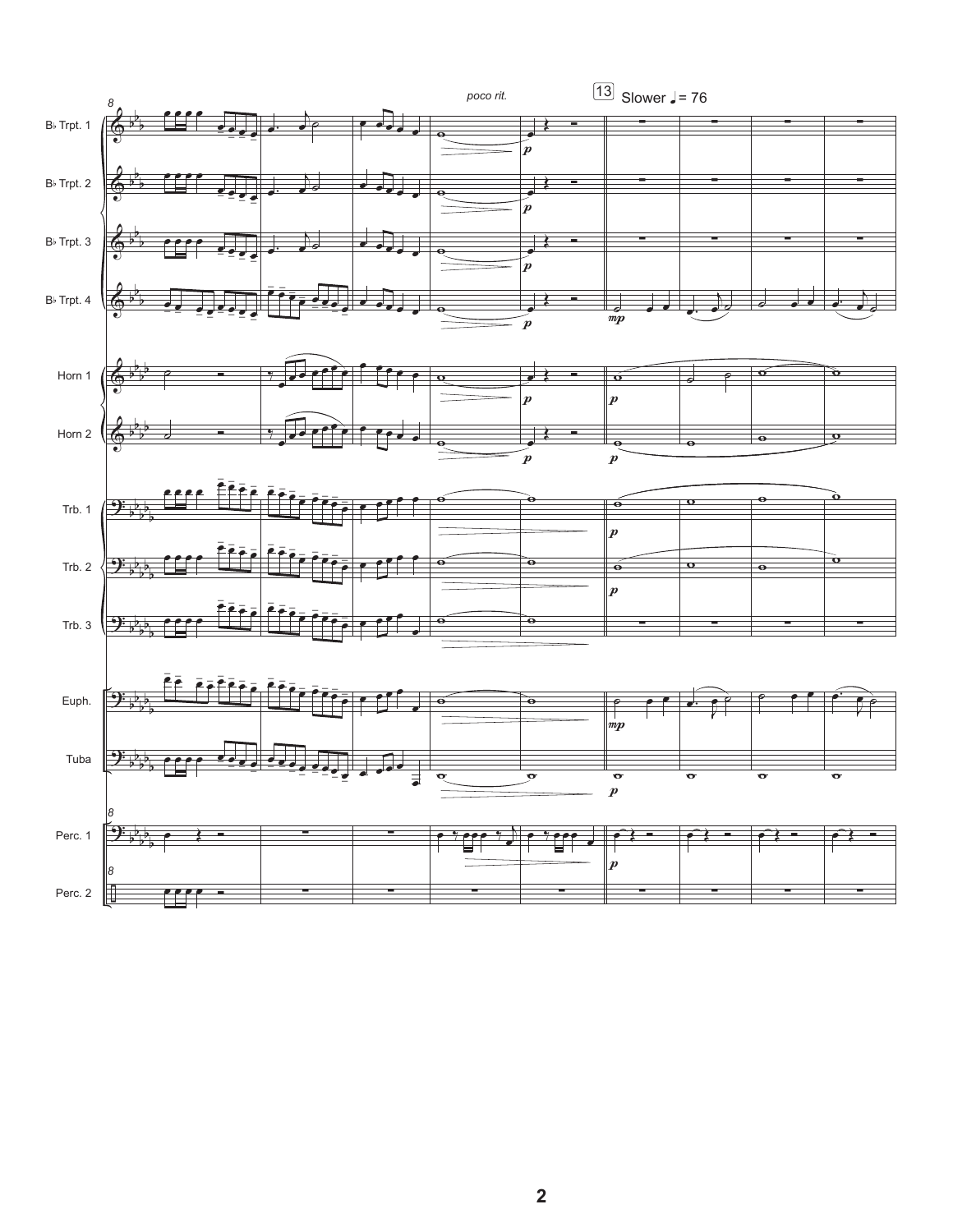

**3**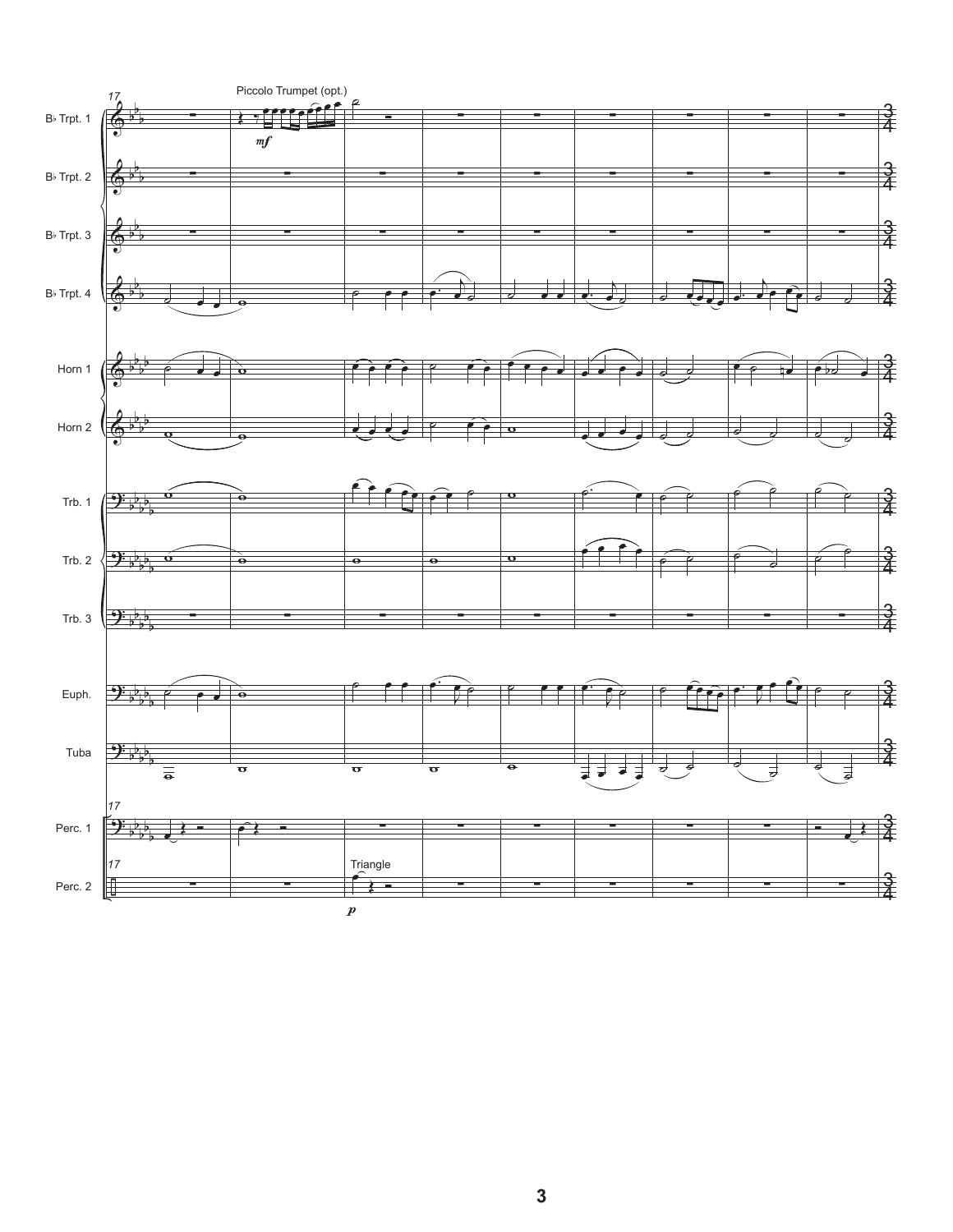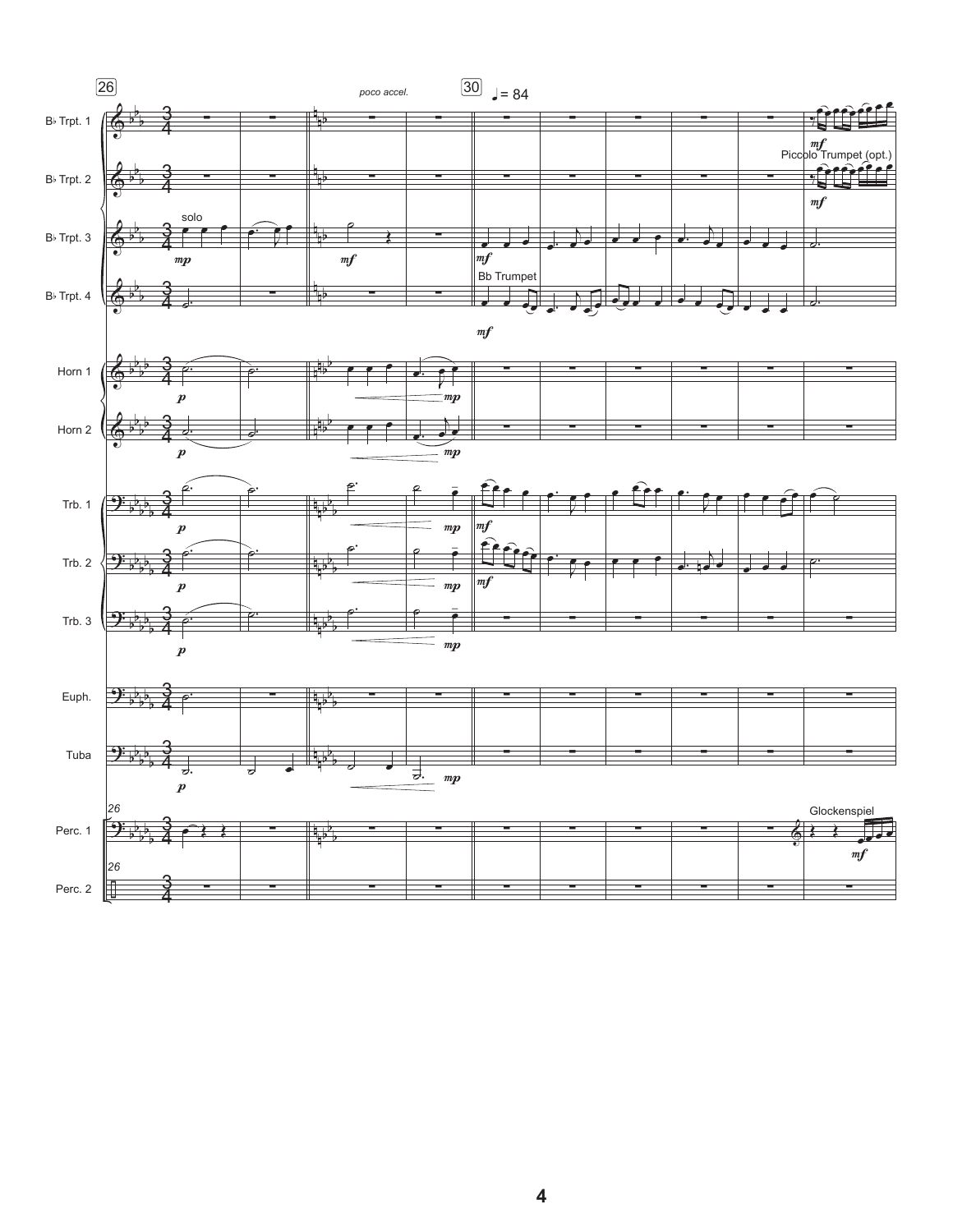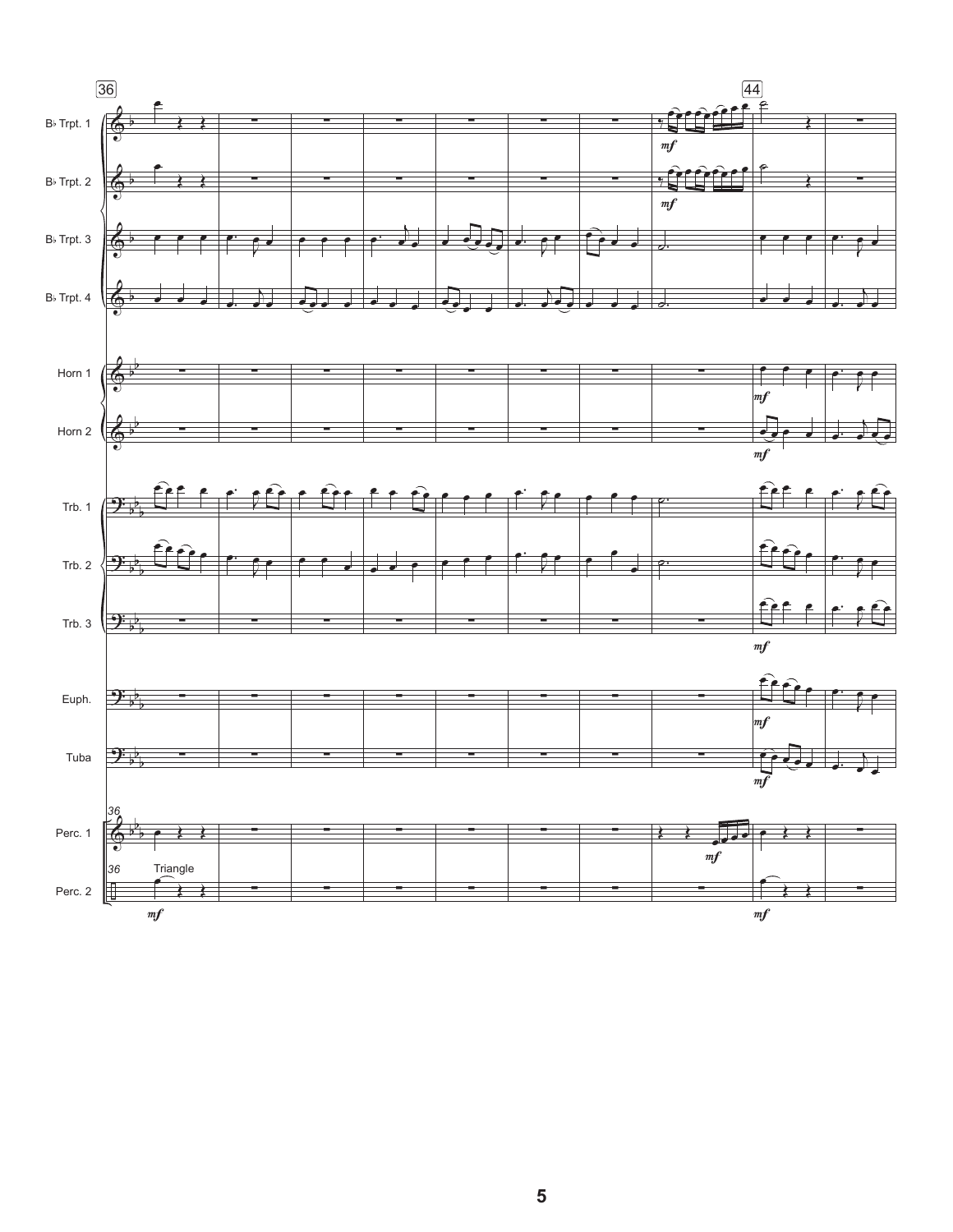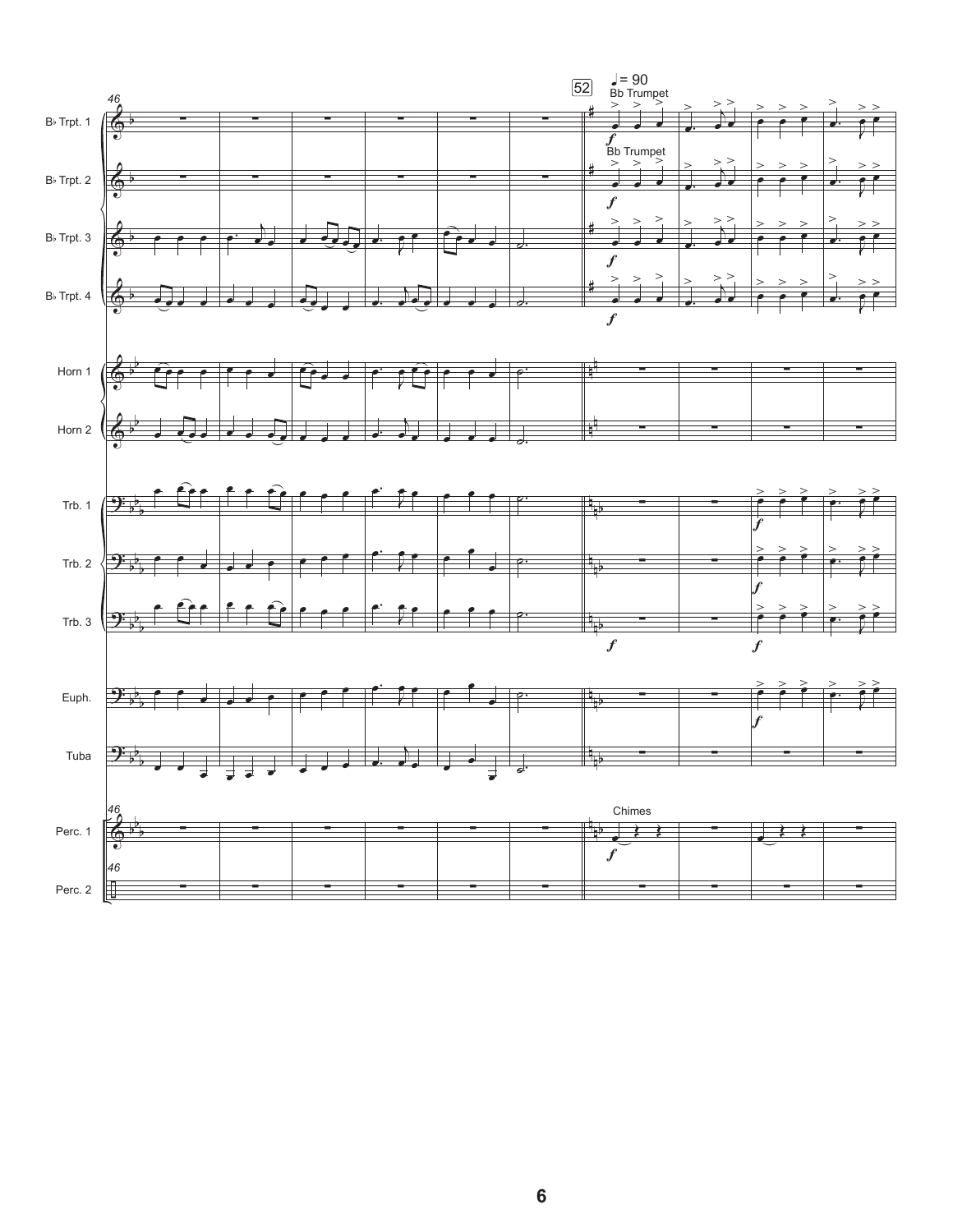

**7**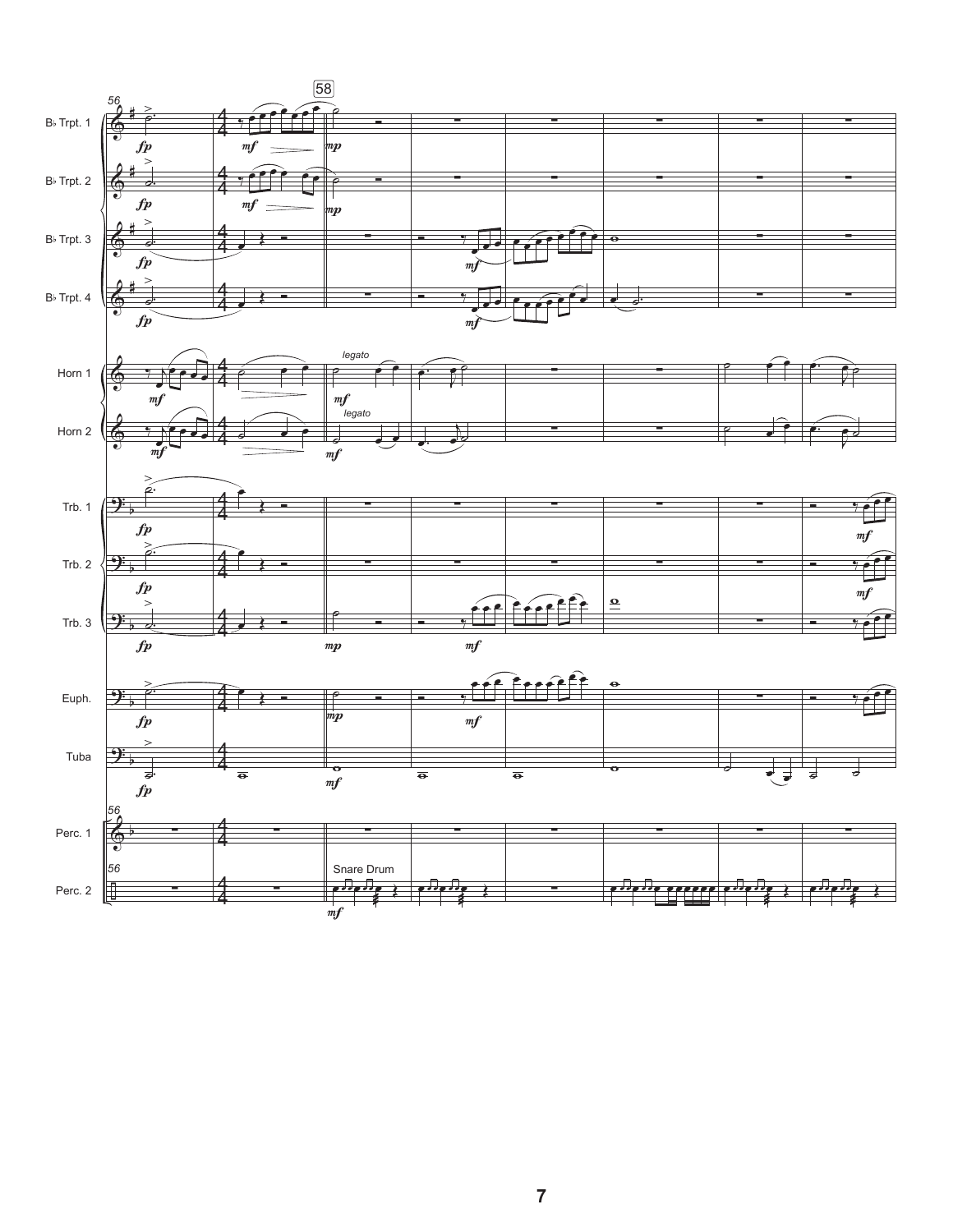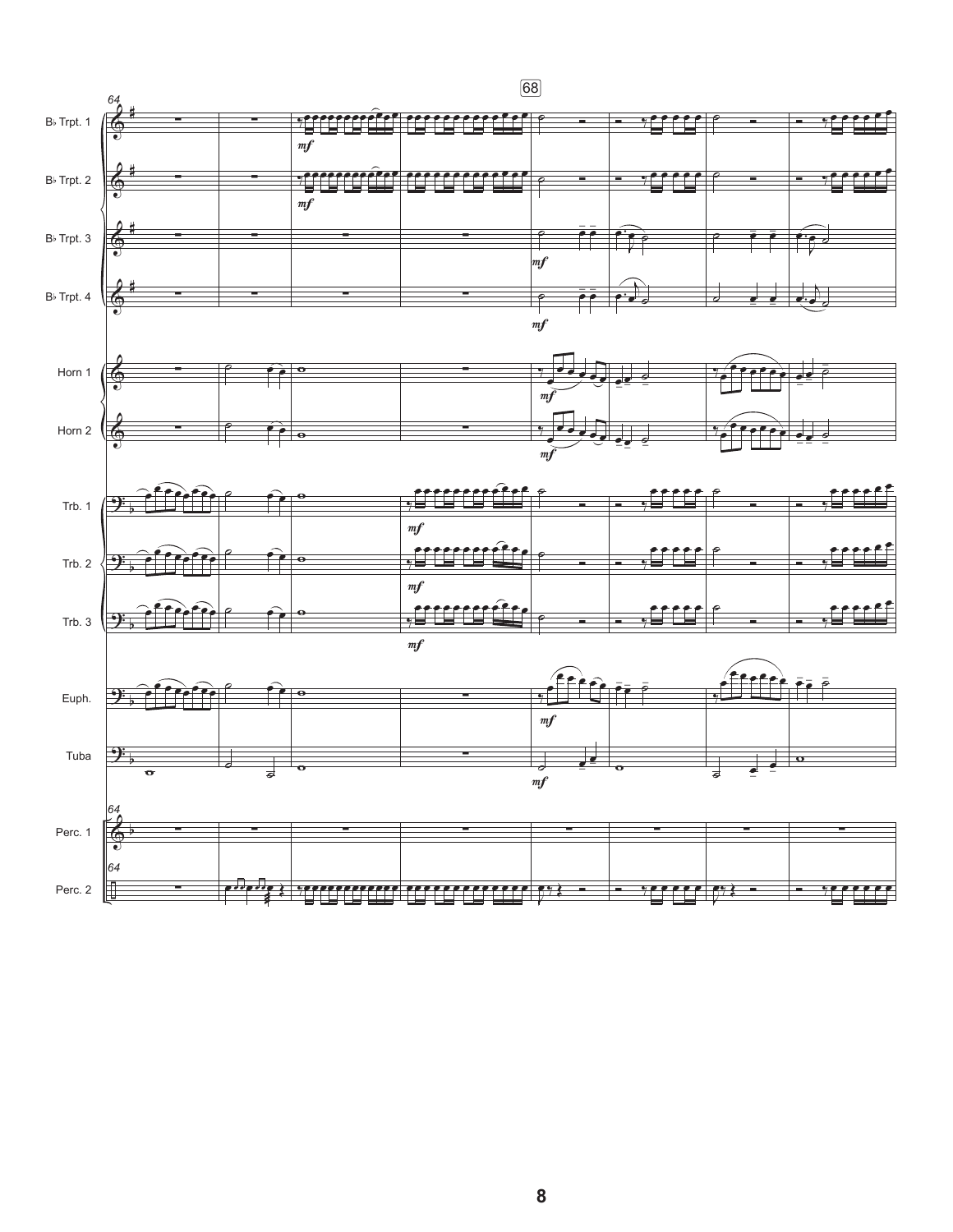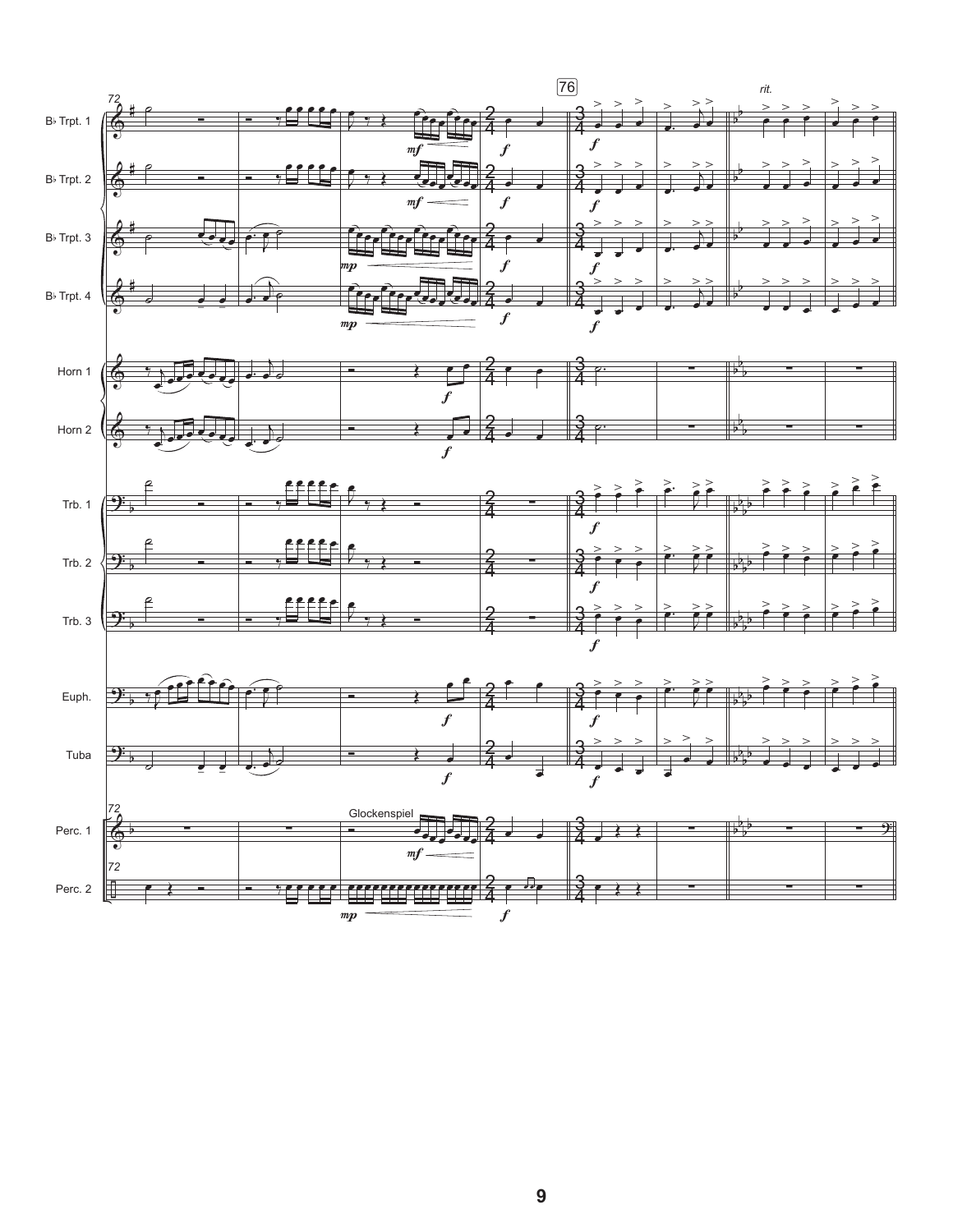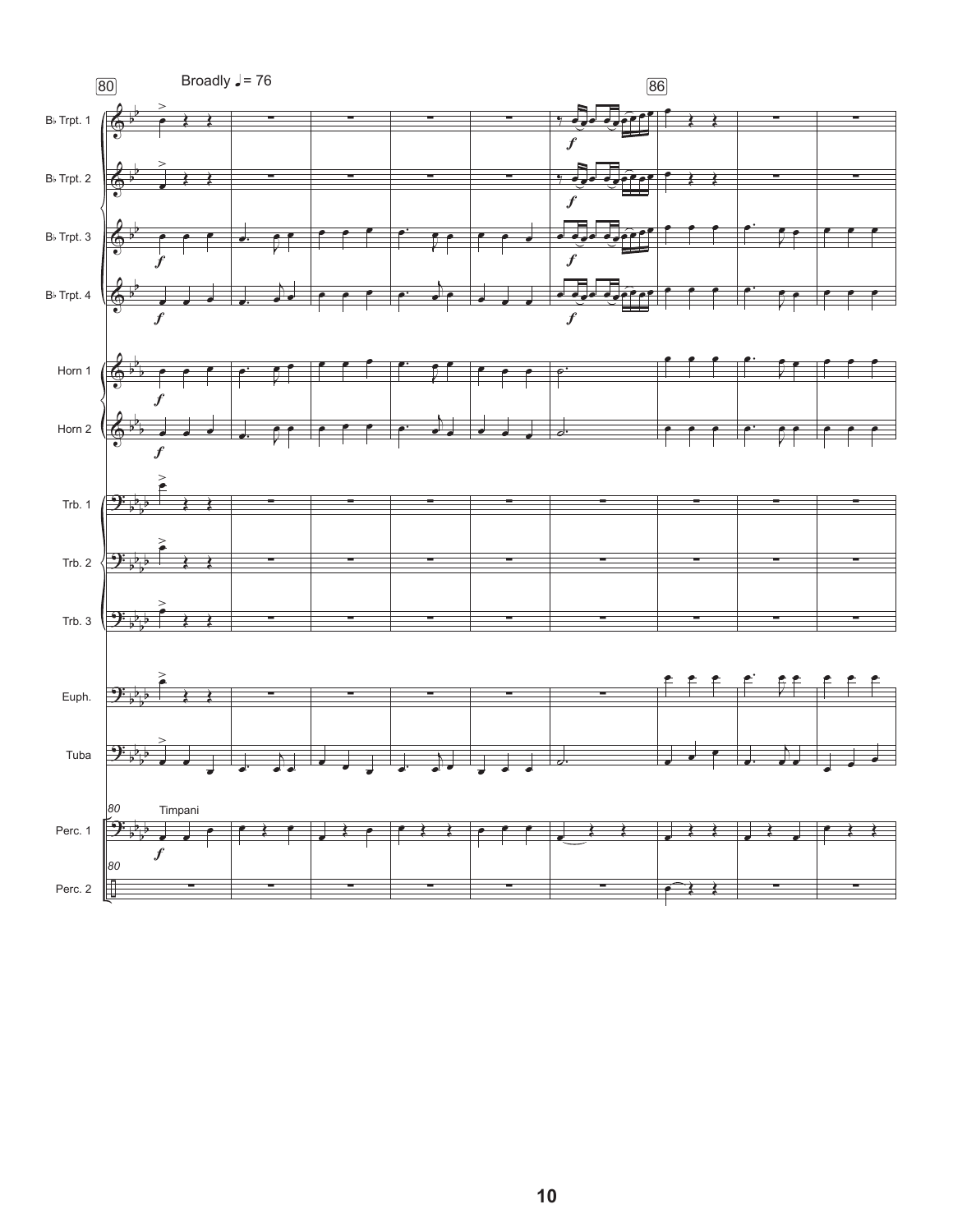